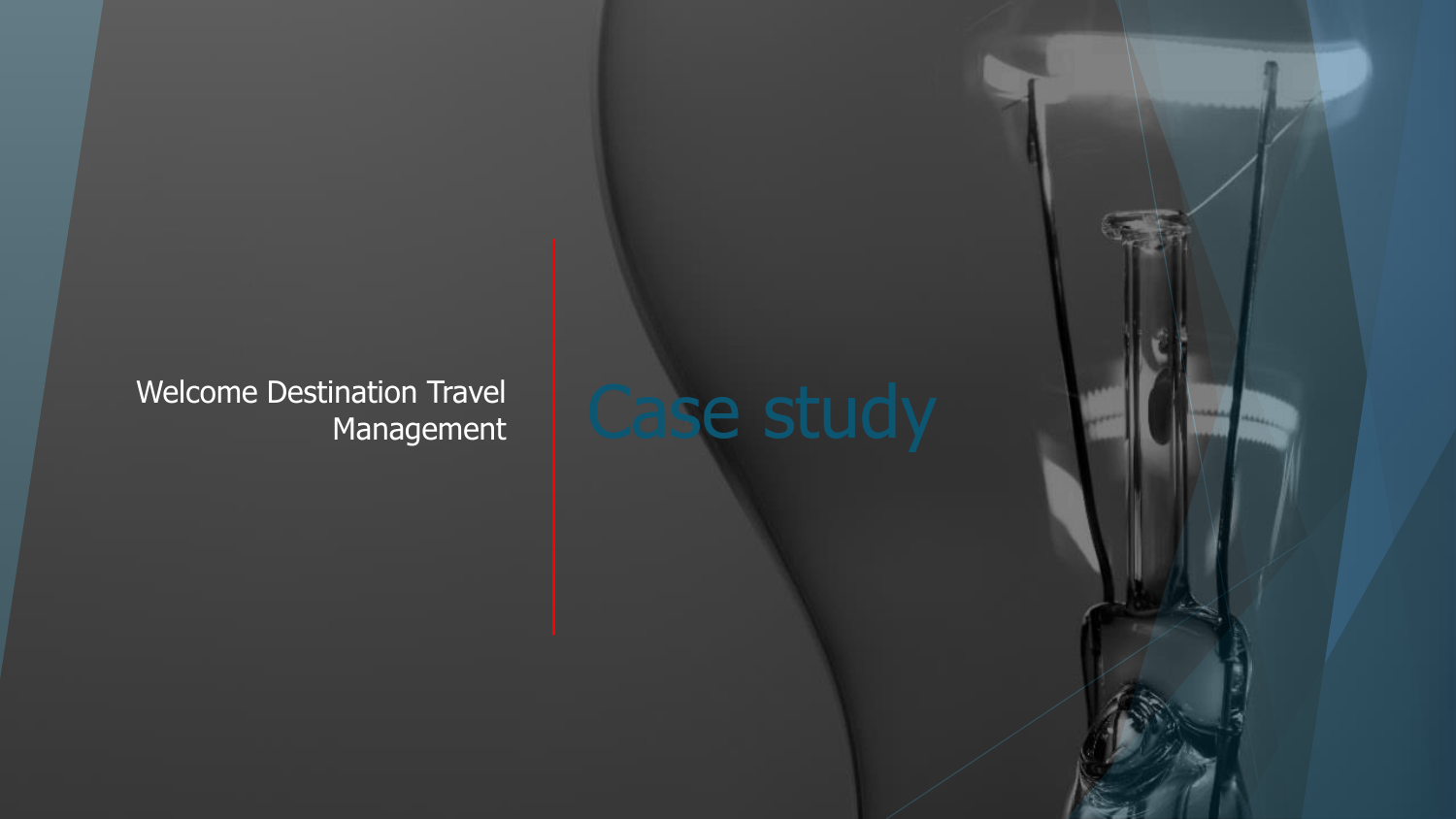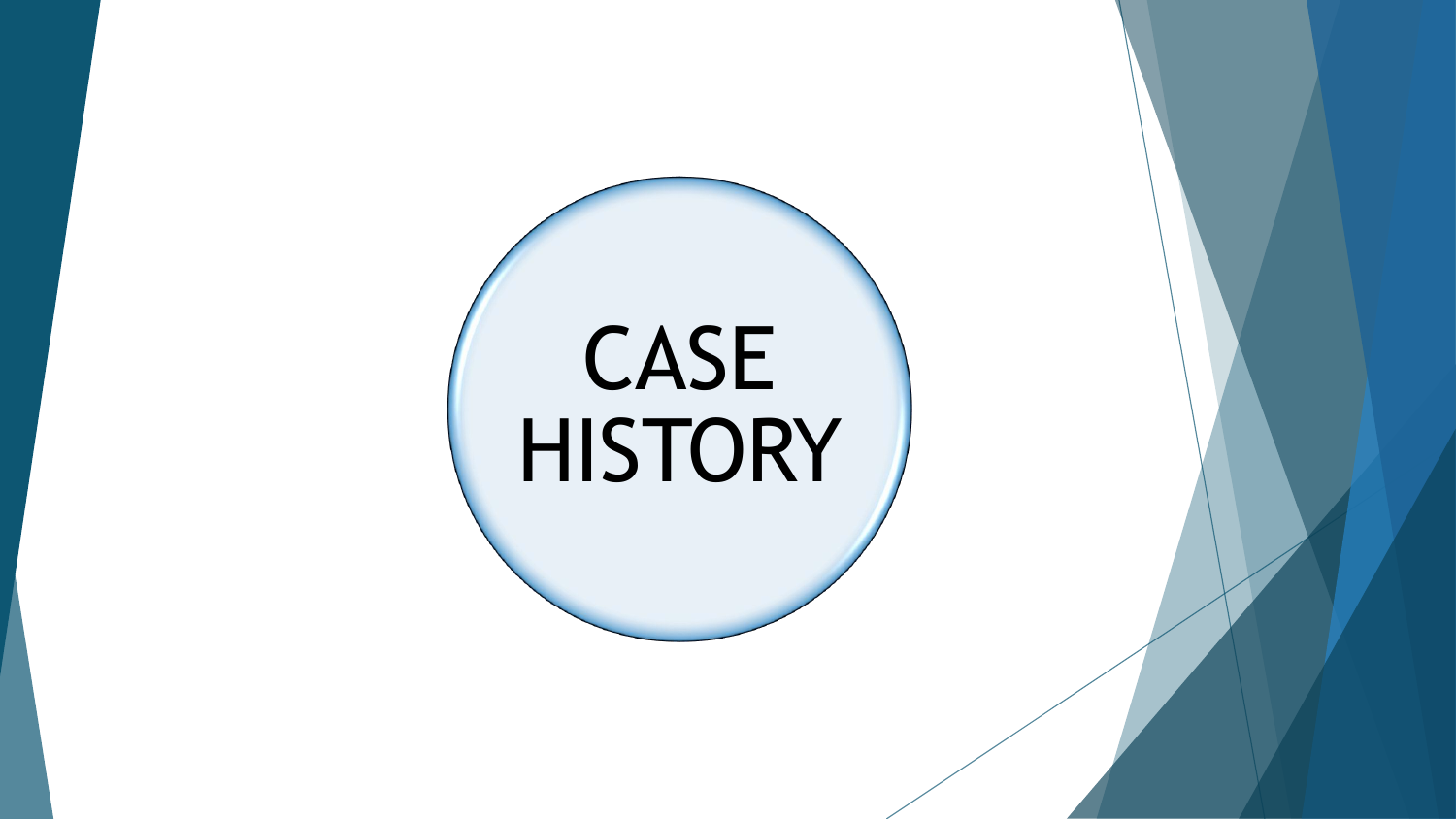# MARY KAY TOP PERFORMERS EARN "ROYAL" INCENTIVE TRIP TO MUNICH MEETINGS AND SPECIAL TRIPS & EVENTS CELEBRATE ACHIEVEMENTS

# **Destination Partner: Welcome Destination**

### **Industry Skin Care and Cosmetics**

**Meeting Size and Name:** "Celebrate the Dream" Mary Kay incentive trip 200 Top US Sales Directors & their partners for  $\sim$  400 people total Mary Kay Cosmetics, Texas

**Destination highlights** Top-notch accommodations **Unique venues** Local culture Travel convenience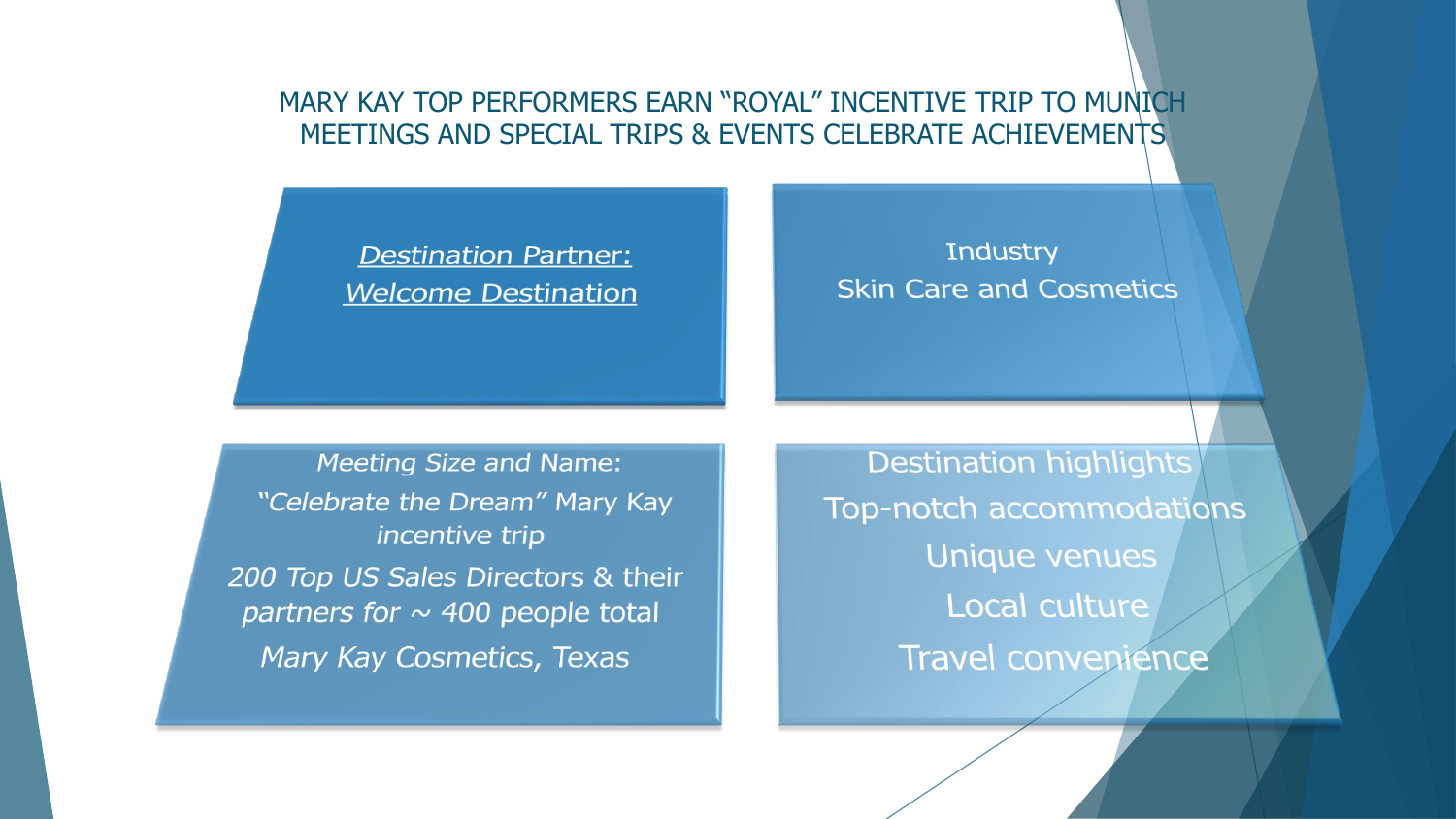The Where,Who and How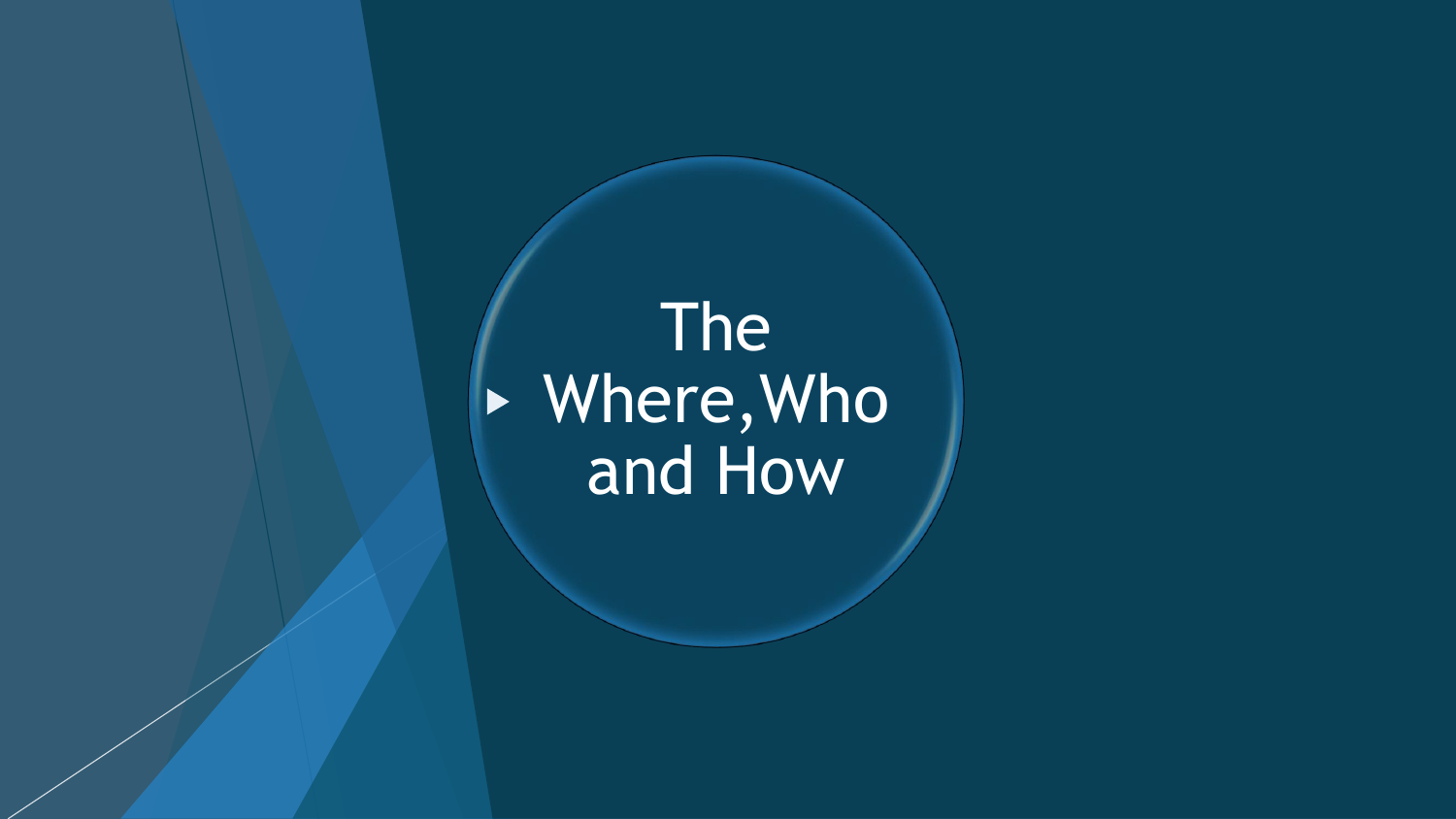The Why–Executive Summary One of the largest direct sellers of skin care products and cosmetics in the world, Mary Kay Cosmetics, based in Addison, Texas, has a global independent sales force of more than 3.5 million representatives and annual sales of \$4 billion. MaMary Kay offers one of the most substantial employee recognition and reward programs in the direct selling industry-spending \$50 million a year on employee awards and prize incentives. Each year the company offers a luxury trip for its top 200 sales directors.

The Where, Who and How: Munich is a city steeped in royal tradition. For more than 700 years -- starting in the 13th century -- dukes, electors and kings held court and ruled Bavaria from its palaces. These leaders left behind masterpieces of architecture and culture that still give the city a majestic feel and helped make the city a perfect fit for Mary Kay's "Celebrate the Dream" trip.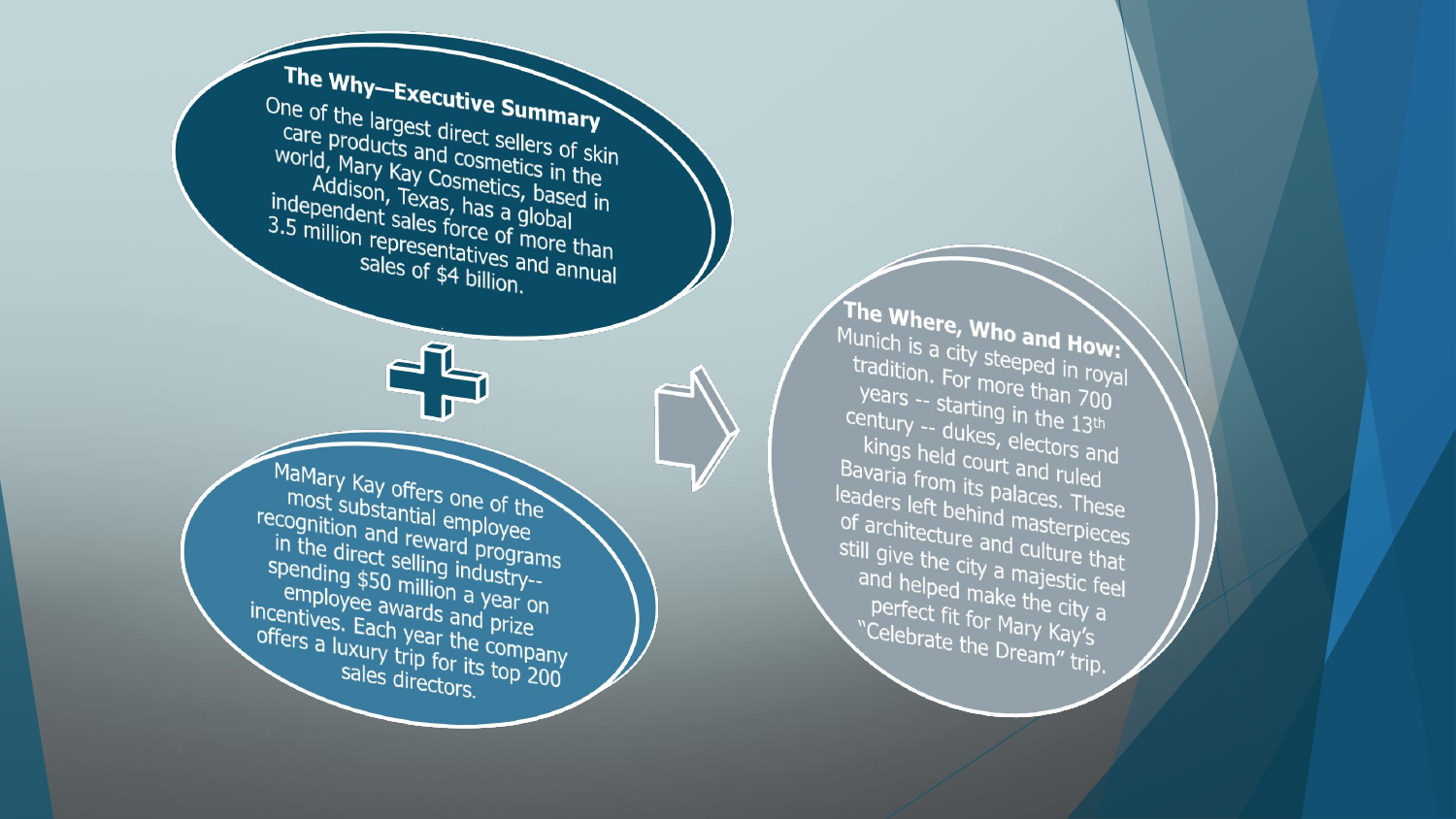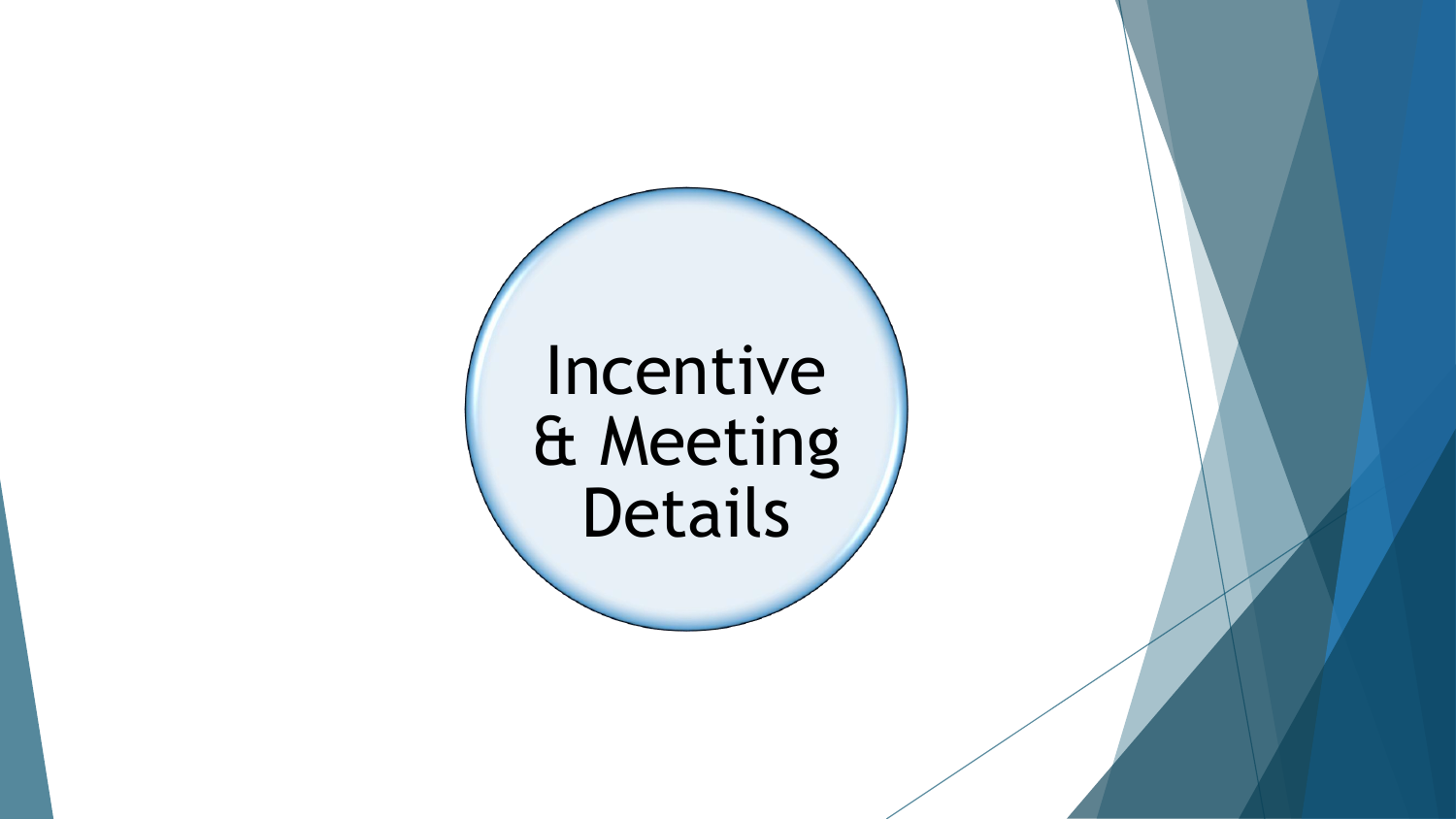The Where, Who and How: Incentive & Meeting Details

Munich is a city steeped in royal tradition. For more than 700 years -- starting in the 13th century -- dukes, electors and kings held court and ruled Bavaria from its palaces. These leaders left behind masterpieces of architecture and culture that still give the city a majestic feel and helped make the city a perfect fit for Mary Kay's "Celebrate the Dream" trip.

Mary Kay's event planning team in Texas worked closely with Welcome, a Munich based destination management company (http://www.welcomemuc.com/) to create this one-of-a-kind trip and timed it to coincide with the world-renowned Oktoberfest. The celebration dates back to 1810 when the citizens of Munich were invited to celebrate the marriage of King Ludwig I to Princess Therese of Saxony-Hildburghausen in front of the city gates.

Mary Kay attendees stayed for 7 nights at the Bayerischer Hof München, a landmark Munich hotel that was commissioned by King Ludwig I himself in 1839. There, participants enjoyed a welcome reception complete with Bavarian food and live Bavarian music. They also experienced the Oktoberfest parade from a privileged position—at Palais Mongelas, part of the hotel overlooking the parade route. From this unique vantage point they were able to comfortably watch the nearly 8,000 participants, many of whom were dressed in historical local costumes, marching and fanfare bands, as well as a sea of colorful flag wavers.

The hotel also played host to a number of meetings with the attendees and organizers, as well as a special "first timer" reception and a gathering held for those traveling without a guest.

In creating the incentive program, the meeting planners took advantage of the diverse cultural offerings available in Munich. For example, Mary Kay hosted a 400+ person evening event at the Hofbräu Tent during the Oktoberfest. Although all Mary Kay events take place without alcohol, the group was impressed by the festive atmosphere of more than 5,000 people celebrating together in one of the largest tents at the Oktoberfest. On another night, the attendees were invited to select one of nine restaurants (including traditional Bavarian food, as well as international and first class restaurants) around the city for dinner. The Ratskeller Restaurant was a favorite— with attendees commenting that the "ambience was phenomenal" and the food "exceptional!"

In addition, the group had their choice of half-day excursions to some of the area's most historic highlights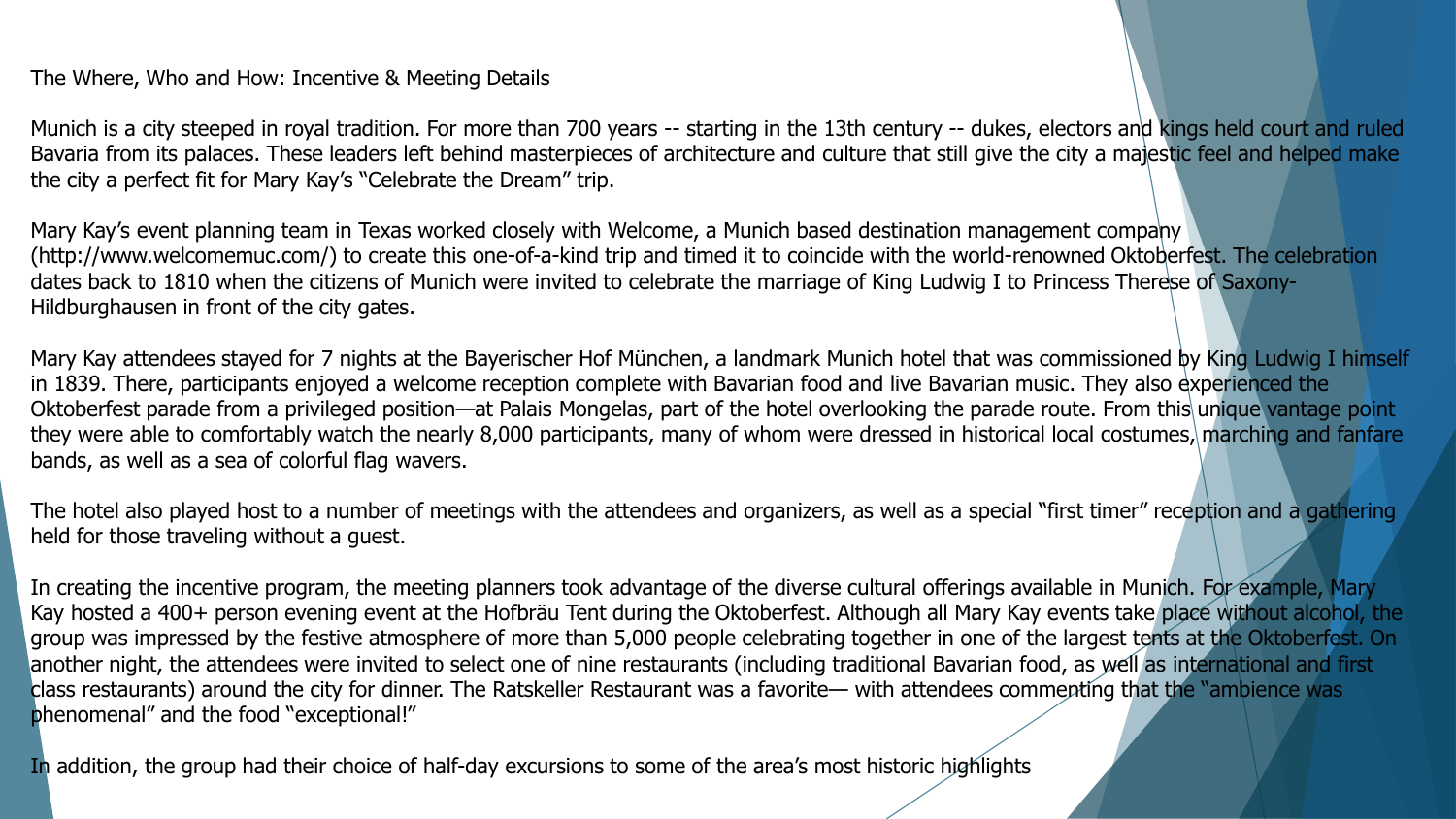# Results & Destination Difference